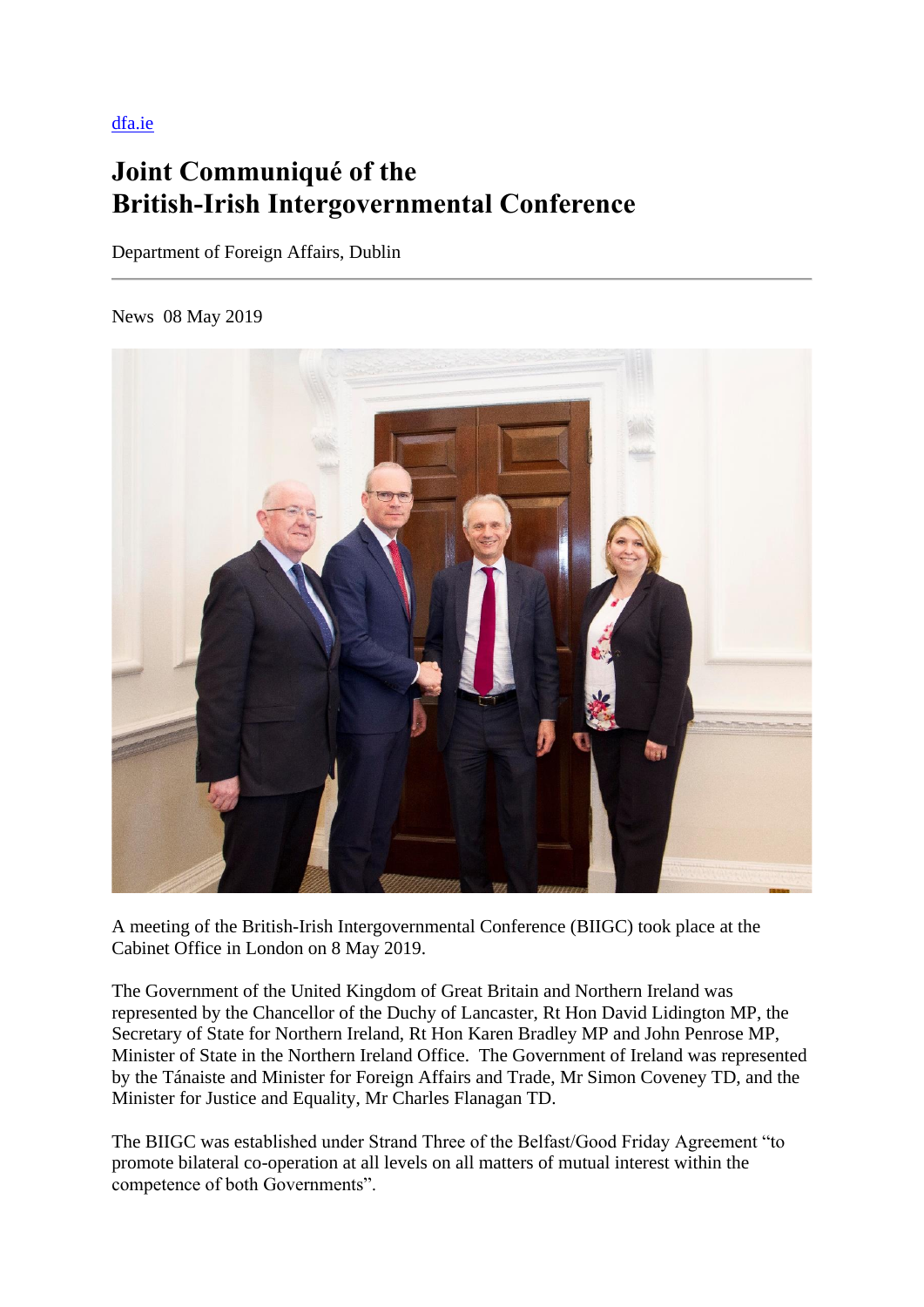The Conference discussed the following:

# **East-West Matters**

The Conference agreed that the United Kingdom and Ireland enjoy a unique bilateral relationship with strong cooperation which takes place at all levels of government and across all policy areas. It was noted that the Irish and UK Governments had that day entered into a Memorandum of understanding reaffirming their joint commitment to the Common Travel Area.

They further reaffirmed their commitment made at the BIIGC held in November 2018 to ensure that the current high level of bilateral cooperation between Ireland and the UK is maintained and strengthened following the departure of the United Kingdom from the European Union. At that meeting, officials had been tasked to work together to identify and explore areas of mutual interest, with a view to developing a shared bilateral work plan. Ministers reviewed the progress made by officials to date and requested further proposals for new, reinvigorated and regular opportunities for future co-operation.

# **Economic co-operation**

Both the UK and Irish Governments were clear on the critical importance of economic cooperation between our two countries and the shared objectives of rebalancing and strengthening the Northern Ireland economy. The Conference agreed to examine new ways in which the Irish and UK Governments, along with a restored Northern Ireland Executive, can work together on areas of mutual economic interest.

The Conference welcomed the UK Government's announcement to invest up to £105m in Derry/Londonderry and the North West through the Derry and Strabane City Deal and the Inclusive Future Fund. The Irish Government agreed to explore opportunities for investment that will further support opportunities to bring greater economic prosperity and social benefits to the wider region.

## **Security Co-Operation**

The UK and Irish Governments acknowledged the excellent ongoing cooperation in tackling the paramilitary threat and reaffirmed their commitment to further strengthening the security relationship. The Conference reviewed the current security situation and condemned in the strongest terms the recent appalling killing of Lyra McKee. They expressed their sincere gratitude to all those who work in both jurisdictions to tackle terrorism and bring about an end to all forms of paramilitary activity.

Both the Irish Government and the UK Government recalled their commitments in the 2015 Fresh Start Agreement to ending paramilitarism and confirmed their support of the Northern Ireland Executive Action Plan for Tackling Paramilitarism, Criminality and Organised Crime. They noted the ongoing work of the Independent Reporting Commission and the Joint Agency Task Force established under that Agreement.